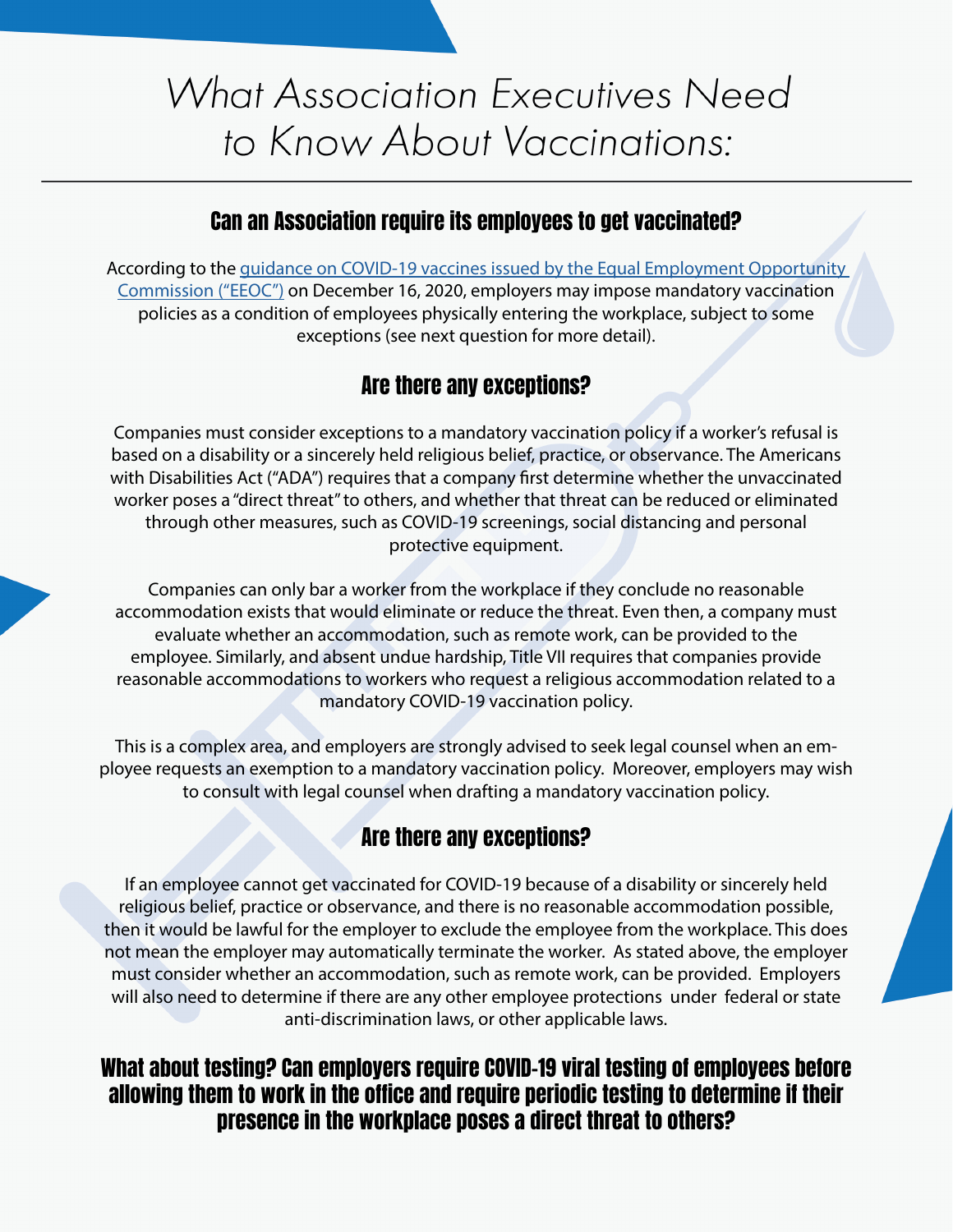Yes, according to current guidance from the EEOC. Per the ADA, mandatory medical testing of employees must be "job related and consistent with business necessity." Employers can choose to administer a COVID-19 viral test (to determine if an employee has an active case of COVID-19) because an individual with the virus may pose a direct threat to the health of other persons in the workplace.

Employers should ensure such viral tests are accurate and reliable, keeping updated with the Centers for Disease Control and Prevention ("CDC") and Food and Drug Administration ("FDA") recommendations. In contrast to viral testing, the ADA does not allow employers to require antibody testing (which shows whether a person previously had COVID-19) before allowing employees to re-enter the workplace, because results regarding the presence of antibodies do not meet the ADA's "job related and consistent with business necessity" standard for employee medical examinations.

Employers are reminded that a negative viral test does not mean the employee will not acquire COVID-19 at a later point. All workers should follow the infection control practices (face coverings, physical distancing, handwashing, cleaning and disinfecting, etc.) to prevent COVID-19 infections in the workplace.

## Now that vaccinations have started, should I reopen my Association office?

Per [California's Blueprint for a Safer Economy,](https://covid19.ca.gov/safer-economy/) each county in California is assigned a Tier by the California Department of Public Health ("CDPH") based on the rate of its positive COVID-19 tests and cases. There are four Tiers: Purple (widespread), Red (substantial), Orange (moderate) and Yellow (minimal). Association offices, which are "office workspaces (non-essential businesses)" can only reopen if they are located in a county with a Tier assignment of Orange or Yellow. As of February 16, 2021, most counties were assigned to Tier Purple.

Even when an Association office can reopen based on its Tier Orange or Yellow assignment, because there are many health and safety rules requiring significant staff time and resources, it might be preferable to wait until the pandemic conditions improve; or the Association may wish to implement certain policies to help prevent infections (e.g., staggering shifts to only allow a small group of workers inside the building at the same time, limiting public access, limiting gatherings, etc.) The Industry Guidance for "office workspaces" and the "checklist for office workspaces" can be found [here](https://covid19.ca.gov/industry-guidance/). An Association's decision on whether it is the "right" time to open the office workplace will likely depend on such factors as the physical layout of the office, number of employees, staff's ability to telework, the Association's business needs and its available resources.

Many Associations have developed ways to serve their members while their staff has been working remotely, e.g., by using online communications, and curbside or other contactless pickup.

The State requirements take a considerable amount of planning, time and labor and will require continuing staff and financial resources. For example, the Association may need to make structural changes to its physical office, create and post various signs (e.g., near elevators or break rooms), arrange for more frequent cleaning, purchase protective equipment, face coverings, hand sanitizer and other supplies, and adjust employee work schedules to reduce the number of people in the office at the same time, among other things. The Association may need to obtain input from its legal, financial and insurance advisors. Ultimately, Association executives must use